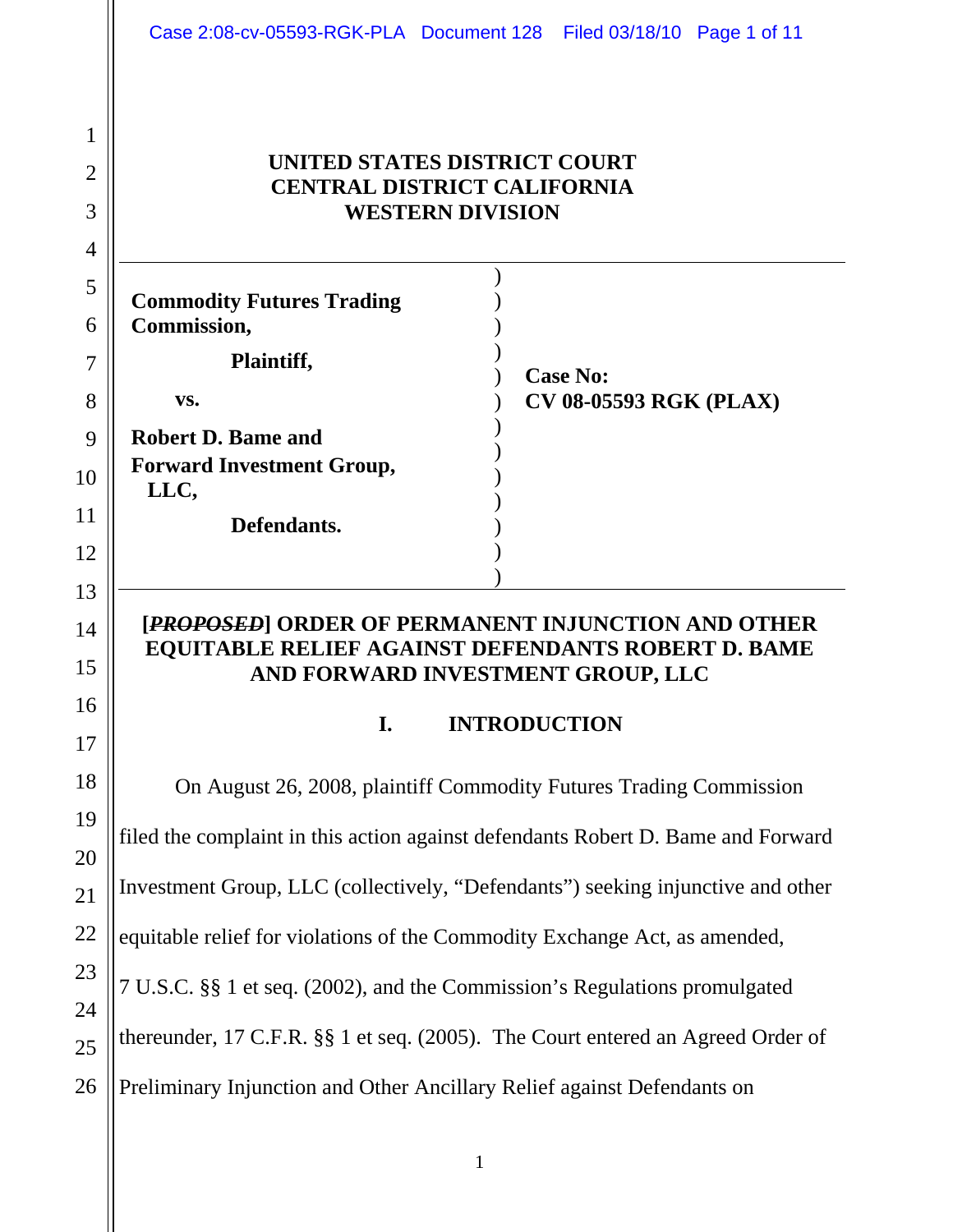September 19, 200 and modified it on March 13, 2009. Plaintiff has moved for partial summary judgment. The Court, having considered all the submissions by the parties, finds there are no genuine issues of material fact and grants Plaintiff's motion as follows.

### **II. FINDINGS OF FACT**

1. Plaintiff Commodity Futures Trading Commission ("CFTC or Commission") is the independent federal regulatory agency of the United States charged with the responsibility for administering and enforcing provisions of the Commodity Exchange Act ("Act"), 7 U.S.C. §§ 1 *et seq.* (2006), as amended by the Food, Conservation, and Energy Act of 2008, Pub. L. No. 110-246, Title XIII (subtitled "CFTC Reauthorization Act of 2008" ("CRA")), §§ 13101-13204, 122 Stat. 1651 (enacted June 18, 2008), and the Commission's Regulations promulgated thereunder, 17 C.F.R. §§ 1.1 *et seq*. (2009).

2. Robert D. Bame ("Bame") was the sole manager and controlling person of Forward Investment Group LLC ("Forward"), which operated in Riverside County, California, and elsewhere from approximately January 2007 through at least August 2008. Bame has never been registered in any capacity with the Commission.

3. On May 29, 2009, Bame pled guilty to one count of violating 18 U.S.C. § 1843 and two counts of 18 U.S.C. § 1957 in connection with his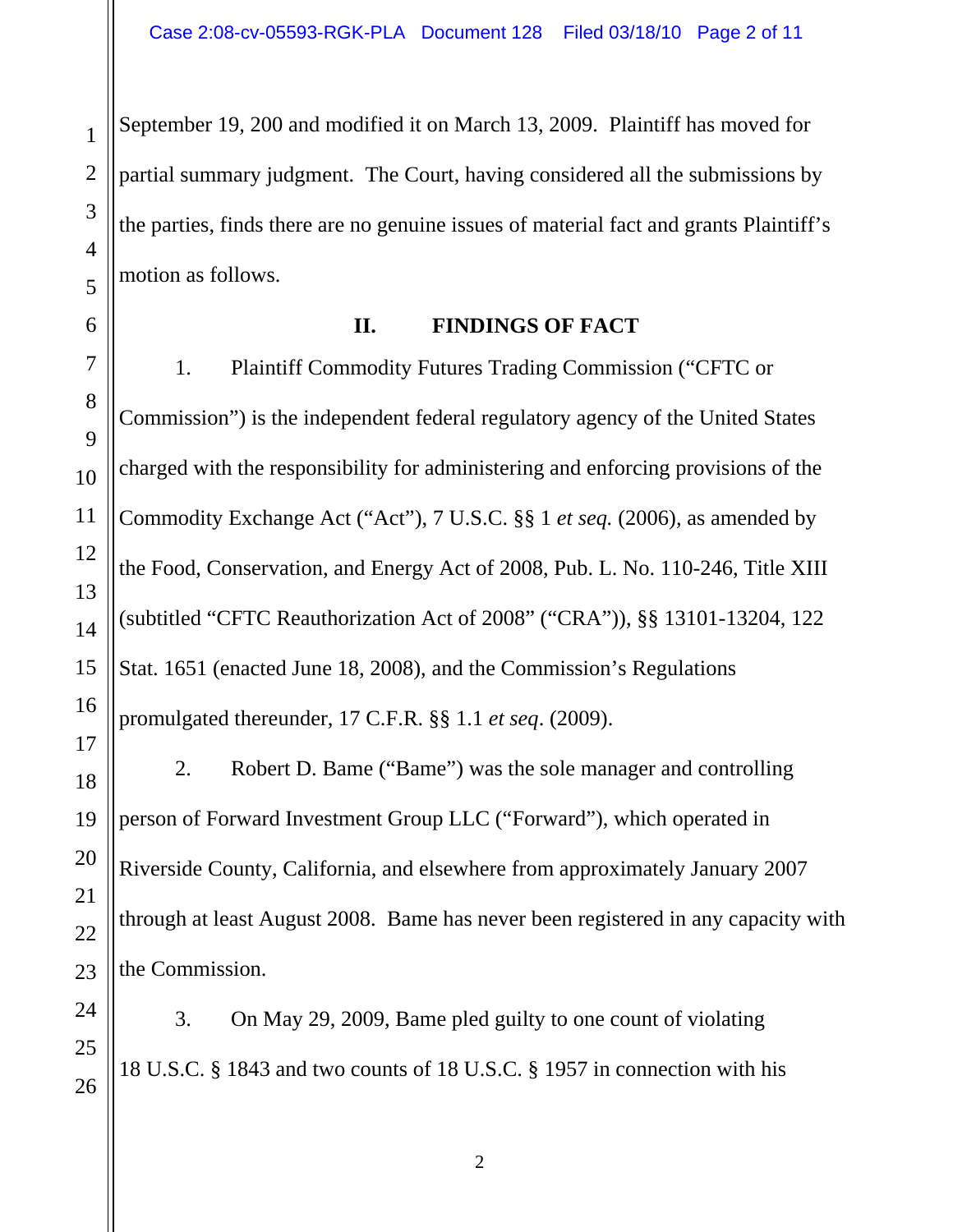Forward enterprise. On October 6, 2009, Bame was sentenced to 97 months of imprisonment and was ordered to pay restitution in the amount of \$16,038,568.68.

4. Forward is a California limited liability company established by Bame in January 2007. Forward has never been registered in any capacity with the Commission.

5. Bame, as the owner and operator of Forward, solicited individuals to invest in the trading of E-mini S&P 500 futures contracts through TransAct Futures ("TransAct"), a division of York Business Associates, LLC, a registered futures commission merchant ("FCM").

9. Bame told his investors that their money would be contributed to Forward's investment account with TransAct. Bame provided wire transfer instructions to each investor, usually via e-mail. Bame obtained investor funds via those wire transfers to an account under his control.

10. Bame regularly sent his investors e-mail updates containing false information regarding their investments and their account value. Bame also provided many of his potential investors with false account statements, representing trading history and profits earned by existing investors.

11. In reality, however, Bame only invested approximately \$605,000 out of the \$20 million that he collected from approximately 134 investors with TransAct. Bame incurred consistent trading losses in Forward's investment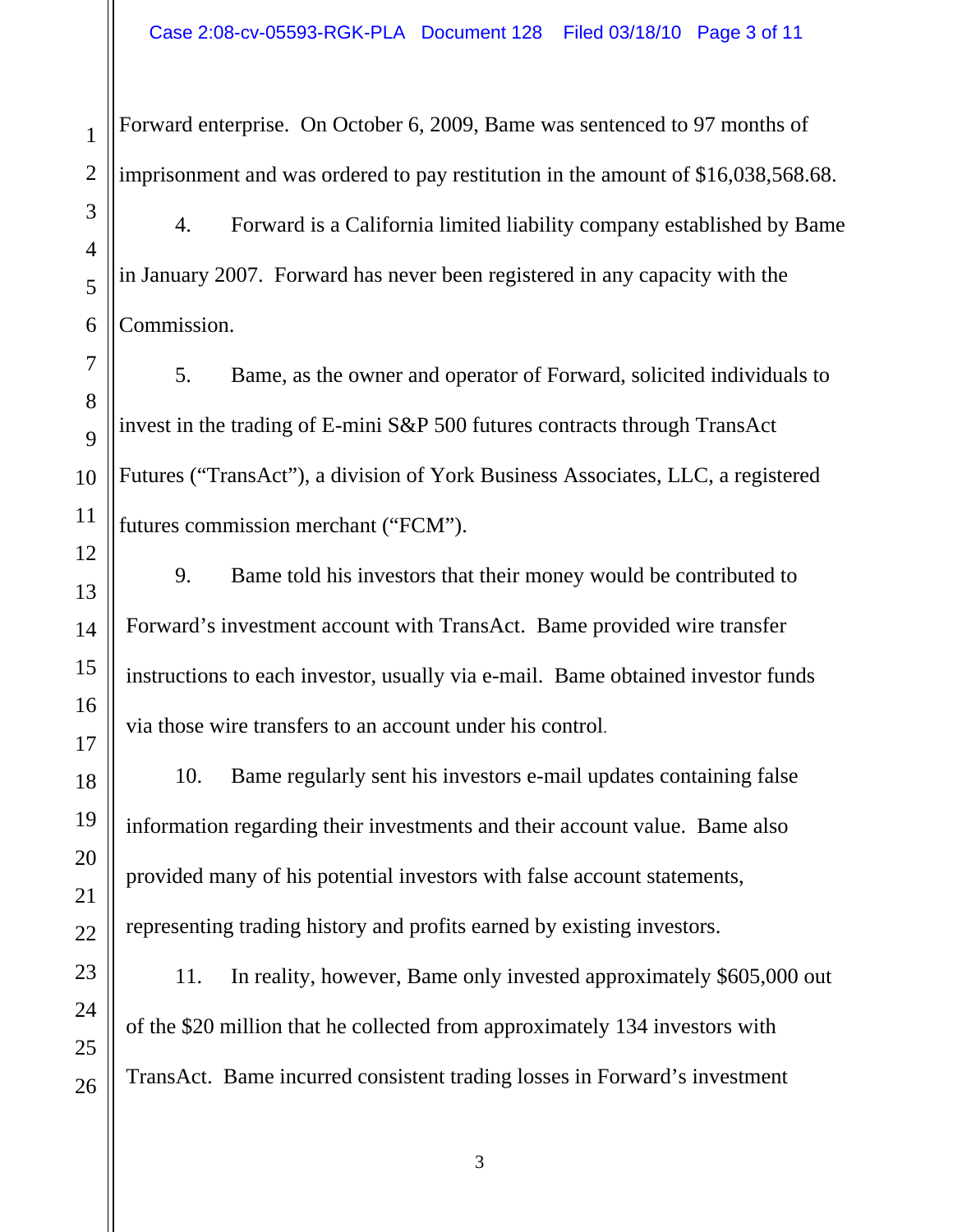account with TransAct and the net trading losses and fees totaled approximately \$595,500 when Bame stopped trading in May 2008.

12. Bame diverted about \$19 million of investors' money either to pay off other investors or for his personal use, such as purchasing automobiles or traveling in private jets. As a result of Bame's actions over the course of at least 18 months, investors lost more than \$16 million.

## **III. CONCLUSIONS OF LAW**

13. This Court has jurisdiction over this action pursuant to Section 6c(a) of the Act, 7 U.S.C. § 13a-1, which authorizes the CFTC to seek injunctive relief against any person whenever it shall appear to the CFTC that such person has engaged, is engaging, or is about to engage in any act or practice constituting a violation of the Act or any rule, regulation, or order thereunder.

14. Venue properly lies with this Court pursuant to Section 6c(e) of the Act, 7 U.S.C. § 13a-1, since Defendants were found in, inhabited, and transacted business in this District.

15. Bame engaged in the conduct described herein as the manager and agent of Forward, and consequently, Forward is liable for Bame's violations of the Act pursuant to Section  $2(a)(1)(B)$  of the Act, 7 U.S.C. §  $2(a)(1)(B)$ .

16. Prior to being amended by the CRA, Section  $4b(a)(2)(ii)$  of the Act, 7 U.S.C. § 6b(a)(2)(ii) (2006), made it unlawful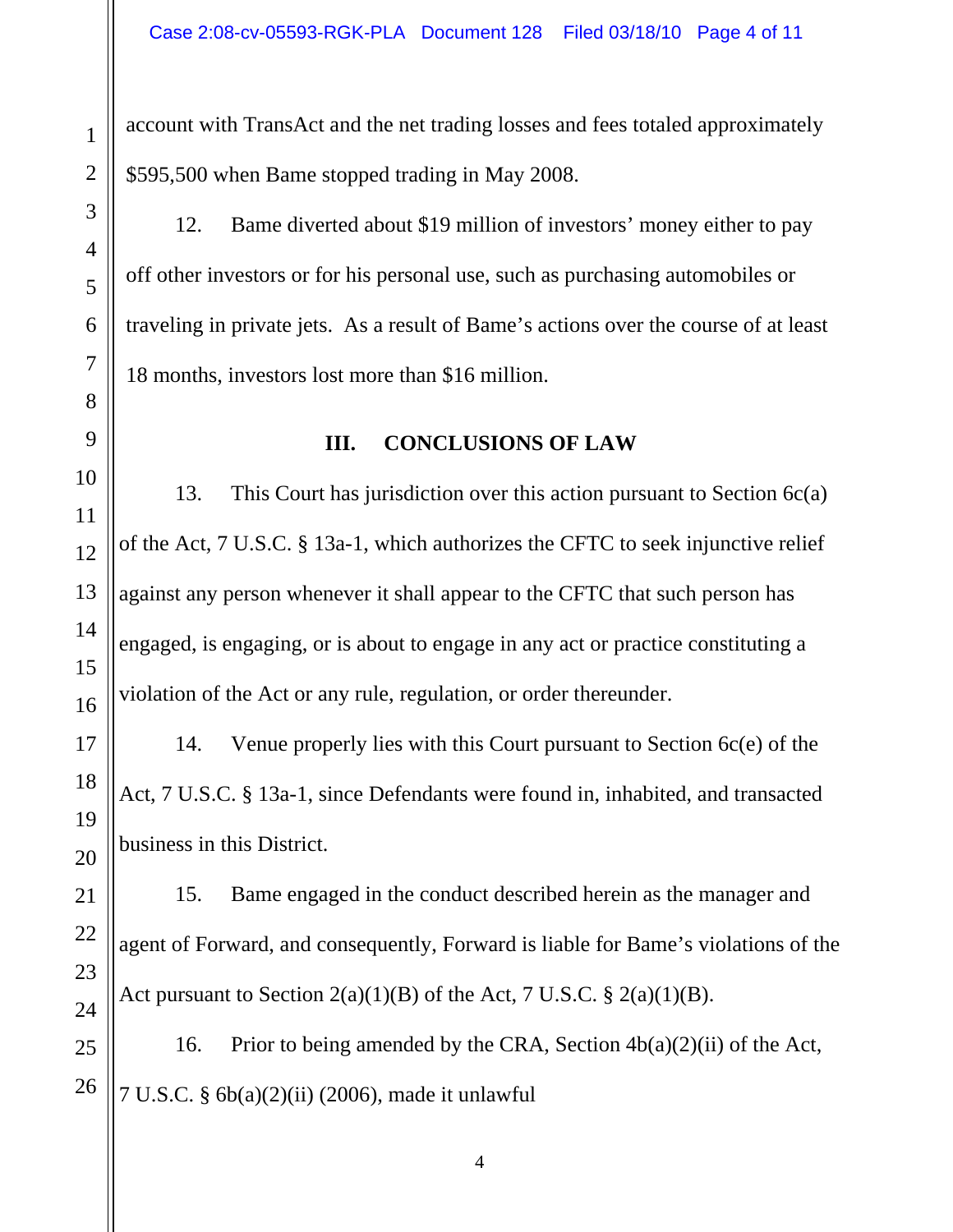for any person, in or in connection with any order to make, or the making of, any contract of sale of any commodity for future delivery, made, or to be made, for or on behalf of any other person if such contract for future delivery is or may be used for (A) hedging any transaction in interstate commerce in such commodity or the products or byproducts thereof, or (B) determining the price basis of any transaction in interstate commerce in such commodity, or (C) delivering any such commodity sold, shipped, or received in interstate commerce for the fulfillment thereof  $-$  (ii) willfully to make or cause to be made to such other person any false report or statement thereof….

17. Similarly, Section  $4b(a)(1)(B)$  of the Act, as amended by the CRA, to

be codified at 7 U.S.C. § 6b(a)(1) (B), makes it unlawful

for any person, in or in connection with any order to make, or the making of, any contract of sale of any commodity in interstate commerce or for future delivery that is made, or to be made, on or subject to the rules of a designated contract market, for or on behalf of any other person  $-$  (B) willfully to make or cause to be made to the other person any false report or statement….

18. By giving false statements to pool participants, Defendants violated

Section 4b(a)(2)(ii) of the Act, 7 U.S.C. §§ 6b(a)(2)(ii) (2006), before June 18,

2008, and Section  $4b(a)(1)(B)$  of the Act, as amended by the CRA, to be codified

18 at 7 U.S.C. § 6b(a)(1)(B) on or after June 18, 2008.

19. Sections  $4o(1)(A)$  and (B) of the Act, 7 U.S.C. §§  $6o(1)(A)$  and (B),

provide:

1

2

3

4

5

6

7

8

 $\overline{Q}$ 

10

11

12

13

14

15

16

17

19

20

21

22

23

24

25

26

(1) It shall be unlawful for a commodity trading advisor, associated person of a commodity trading advisor, commodity pool operator, or associated person of a commodity pool operator, by use of the mails or any means or instrumentality of interstate commerce, directly or indirectly -

(A) to employ any device, scheme, or artifice to defraud any client or participant or prospective client or participant; or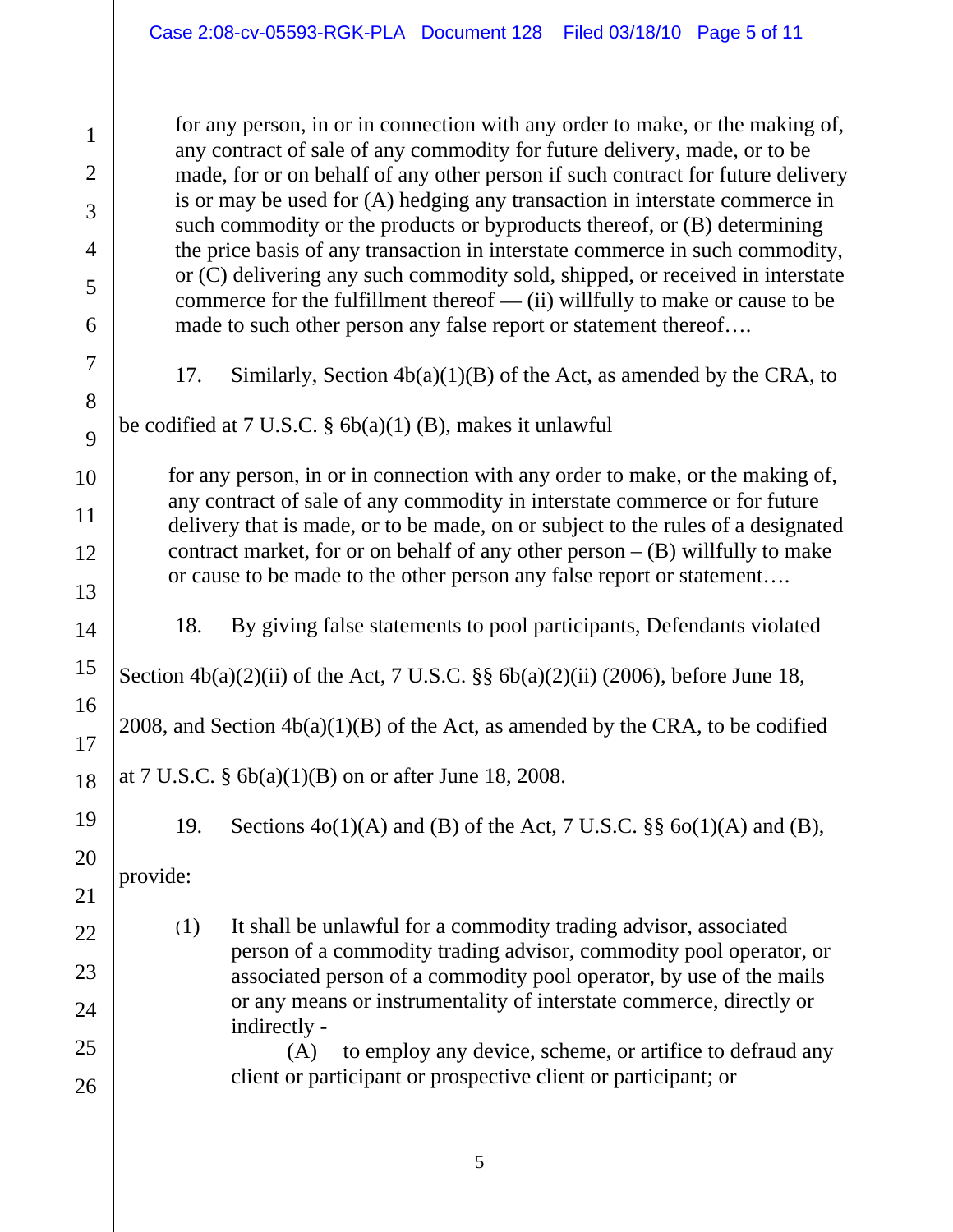(B) to engage in any transaction, practice, or course of business which operates as a fraud or deceit upon any client or participant or prospective client or participant.

20. From at least February 2007 to August 2008, Bame acted as an AP of a CPO under Section 4k(2) of the Act, 7 U.S.C. § 6k(2), by associating with a CPO as a partner, officer, employee, consultant, or agent (or as a person occupying a similar status or performing similar functions), in a capacity that involves (i) the solicitation of funds, securities, or property for participation in a commodity pool or (ii) the supervision of any person or persons so engaged.

21. By misappropriating participant funds and issuing false statements to participants, Forward, as a CPO, and Bame as an AP of a CPO, violated Sections 4*o*(1)(A) and (B) of the Act.

# 15

1

2

3

4

5

6

7

8

9

10

11

12

13

14

17

18

19

20

21

22

23

24

25

## **IV. PERMANENT INJUNCTION**

16 26 22. Defendants engaged in acts and practices that violated Sections  $4b(a)(2)(ii)$  of the Act, 7 U.S.C. §§  $6b(a)(2)(ii)$ , before June 18, 2008, Sections  $4b(a)(1)(B)$  of the Act, as amended by the CRA, to be codified at 7 U.S.C. §§ 6b(a)(1)(B), after June 18, 2008, and Sections 4*o*(1)(A) and 4*o*(1)(B) of the Act, 7 U.S.C. §§ 6*o*(1)(A) and 6*o*(1)(B). Unless restrained and enjoined by this Court, there is a reasonable likelihood that Defendants will continue to engage in the acts and practices alleged in the Complaint and in similar acts and practices in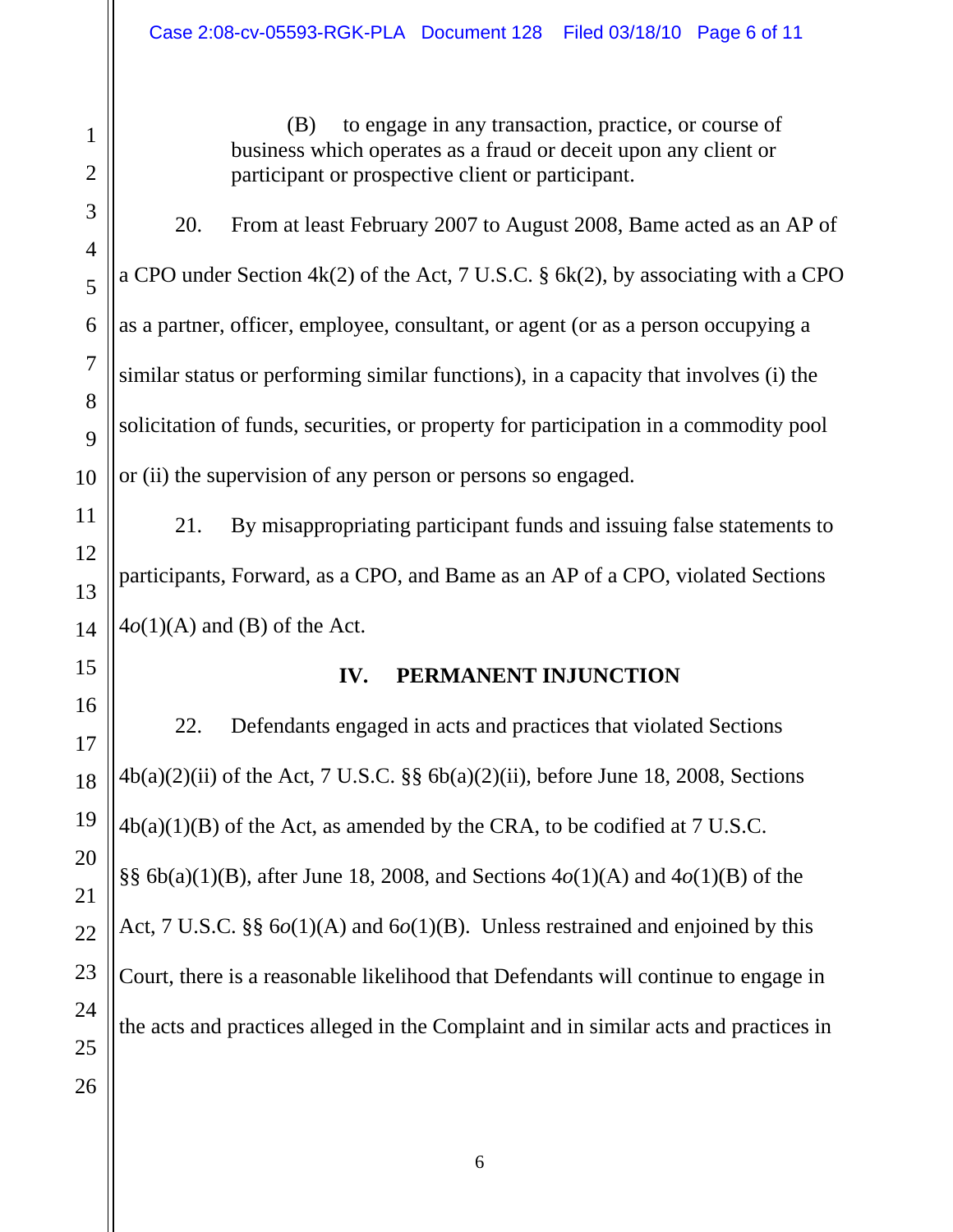violation of the Act. Other ancillary equitable relief is imposed to carry out the

goals of the Act

# **IT IS HEREBY ORDERED THAT:**

23. Defendants are prohibited and permanently enjoined from directly or

6 indirectly:

1

2

3

4

5

17

19

20

21

22

23

24

25

26

7 8 9 10 11 12 13 14 15 16 a) making or causing to be made to any other person any false report or statement thereof or causing to be entered for any person any false record thereof, in violation of former Section 4b(a)(2)(ii) of the Act, 7 U.S.C. §§  $6b(a)(2)(ii)$ , and Section  $4b(a)(1)(B)$  of the Act, as amended by the CRA to be codified as  $7 \text{ U.S.C. }$   $\frac{6}{5}$  6b(a)(1)(B); and b) employing any device, scheme or artifice to defraud any client or participant or prospective client or participant or engaging in any transaction, practice, or course of business which operates as a fraud or deceit upon any participant or prospective participant by use of the mails or any means or instrumentality of interstate commerce, in violation of Sections 4*o*(1)(A) and (B) of the Act, 7 U.S.C. §§ 6*o*(1)(A) and (B).

24. Defendants are permanently restrained, enjoined and prohibited from

18 directly or indirectly engaging, directly or indirectly in:

- a) controlling or directing the trading for or on behalf of any other person or entity, whether by power of attorney or otherwise, in any account involving commodity futures, options on commodity futures, commodity options, and/or forex contracts;
- b) soliciting, receiving, or accepting any funds from any person for the purpose of purchasing or selling any commodity futures, options on commodity futures, commodity options, and/or forex contracts;
- c) applying for registration or claiming exemption from registration with the Commission in any capacity, and engaging in any activity requiring such registration or exemption from registration with the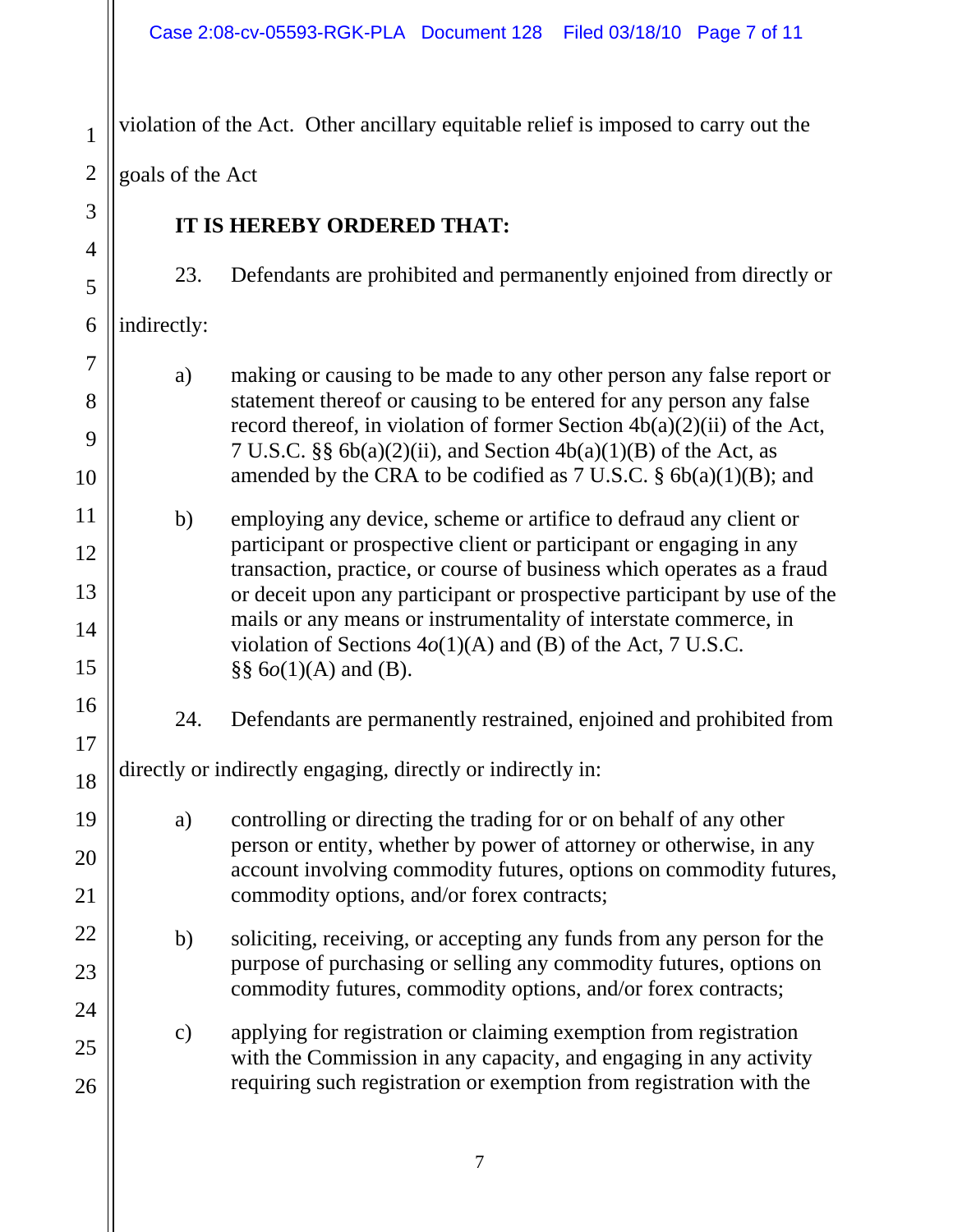|                                    |                                                                                      | Case 2:08-cv-05593-RGK-PLA Document 128 Filed 03/18/10 Page 8 of 11                                                                                                                                                                                                                                                                                                                                                                                           |  |  |
|------------------------------------|--------------------------------------------------------------------------------------|---------------------------------------------------------------------------------------------------------------------------------------------------------------------------------------------------------------------------------------------------------------------------------------------------------------------------------------------------------------------------------------------------------------------------------------------------------------|--|--|
| 1<br>$\overline{2}$<br>3<br>4<br>5 | $\rm d)$                                                                             | Commission, except as provided for in Regulation $4.14(a)(9)$ ,<br>17 C.F.R. § 4.14(a)(9) (2009);and<br>acting as a principal (as that term is defined in Regulation $3.1(a)$ ,<br>17 C.F.R. $\S$ 3.1(a) (2009)), agent or any other officer or employee of<br>any person registered, exempted from registration or required to be<br>registered with the Commission, except as provided for in Regulation<br>$4.14(a)(9)$ , 17 C.F.R. § $4.14(a)(9)$ (2009). |  |  |
| 6                                  | 25.                                                                                  | The injunctive provisions of this Consent Order shall be binding                                                                                                                                                                                                                                                                                                                                                                                              |  |  |
| $\overline{7}$<br>8                | upon Defendants, upon any person who acts in the capacity of officer, agent,         |                                                                                                                                                                                                                                                                                                                                                                                                                                                               |  |  |
| 9                                  | employee, attorney, successor and/or assign of either of the Defendants and upon     |                                                                                                                                                                                                                                                                                                                                                                                                                                                               |  |  |
| 10                                 | any person who receives actual notice of this Consent Order, by personal service     |                                                                                                                                                                                                                                                                                                                                                                                                                                                               |  |  |
| 11<br>12                           | or otherwise, insofar as he or she is acting in active concert or participation with |                                                                                                                                                                                                                                                                                                                                                                                                                                                               |  |  |
| 13                                 | either of the Defendants.                                                            |                                                                                                                                                                                                                                                                                                                                                                                                                                                               |  |  |
| 14                                 | V.                                                                                   | RESTITUTION, CIVIL MONETARY PENALTIES AND                                                                                                                                                                                                                                                                                                                                                                                                                     |  |  |
| 15                                 |                                                                                      | <b>OTHER ANCILLARY RELIEF RESERVED</b>                                                                                                                                                                                                                                                                                                                                                                                                                        |  |  |
| 16                                 |                                                                                      | IT IS FURTHER ORDERED THAT:                                                                                                                                                                                                                                                                                                                                                                                                                                   |  |  |
| 17                                 | A.                                                                                   | <b>Asset Freeze and Access to Records</b>                                                                                                                                                                                                                                                                                                                                                                                                                     |  |  |
| 18                                 | 26.                                                                                  | Until further order of this Court, the terms of the Order of                                                                                                                                                                                                                                                                                                                                                                                                  |  |  |
| 19<br>20                           |                                                                                      | Preliminary Injunction entered on September 19, 2008 and modified on March 13,                                                                                                                                                                                                                                                                                                                                                                                |  |  |
| 21                                 |                                                                                      | 2009, shall remain in effect, except that the California Department of Motor                                                                                                                                                                                                                                                                                                                                                                                  |  |  |
| 22                                 |                                                                                      | Vehicles is no longer bound by the asset freeze and may process otherwise                                                                                                                                                                                                                                                                                                                                                                                     |  |  |
| 23<br>24                           |                                                                                      | appropriate title changes from third-parties possessing vehicles currently titled to                                                                                                                                                                                                                                                                                                                                                                          |  |  |
| 25<br>26                           | either Defendant.                                                                    |                                                                                                                                                                                                                                                                                                                                                                                                                                                               |  |  |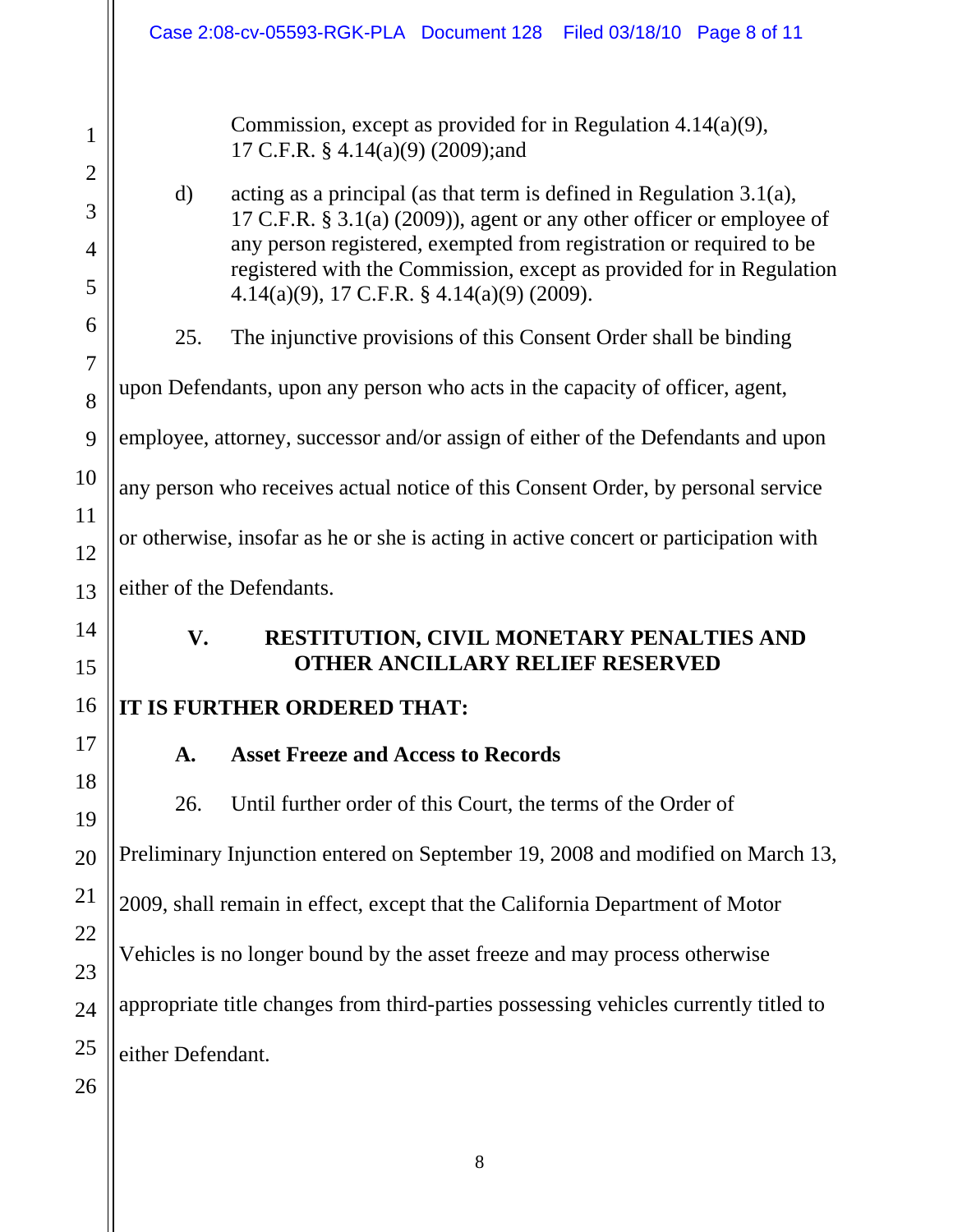## **B. Restitution and Civil Monetary Penalties**

27. The issues of necessary relief pursuant to Section 6c of the Act, 7 U.S.C. § 13a-1, regarding restitution for Defendants' defrauded investors and appropriate civil monetary penalties to be assessed against Defendants are still unresolved and are hereby reserved for further determination by this Court upon motion of the Commission.

28. In connection with any motion to determine the amount of restitution and/or civil monetary penalties, and at any hearing held on such a motion, Defendants shall be bound by the findings of law and conclusions of law in this order and estopped from arguing that they did not violate federal law as alleged in the Complaint. In connection with any such motion to for restitution and/or civil monetary penalties, the parties may take discovery, including discovery from appropriate non-parties.

**C. Cooperation** 

29. In order to facilitate the determination of appropriate amounts for restitution, disgorgement and civil monetary penalties, Defendants are hereby ordered to cooperate fully with the Commission and any government agency in their investigation of: a) the amount of funds and proceeds received by Defendants, and losses to Defendants' pool participants; and b) the identification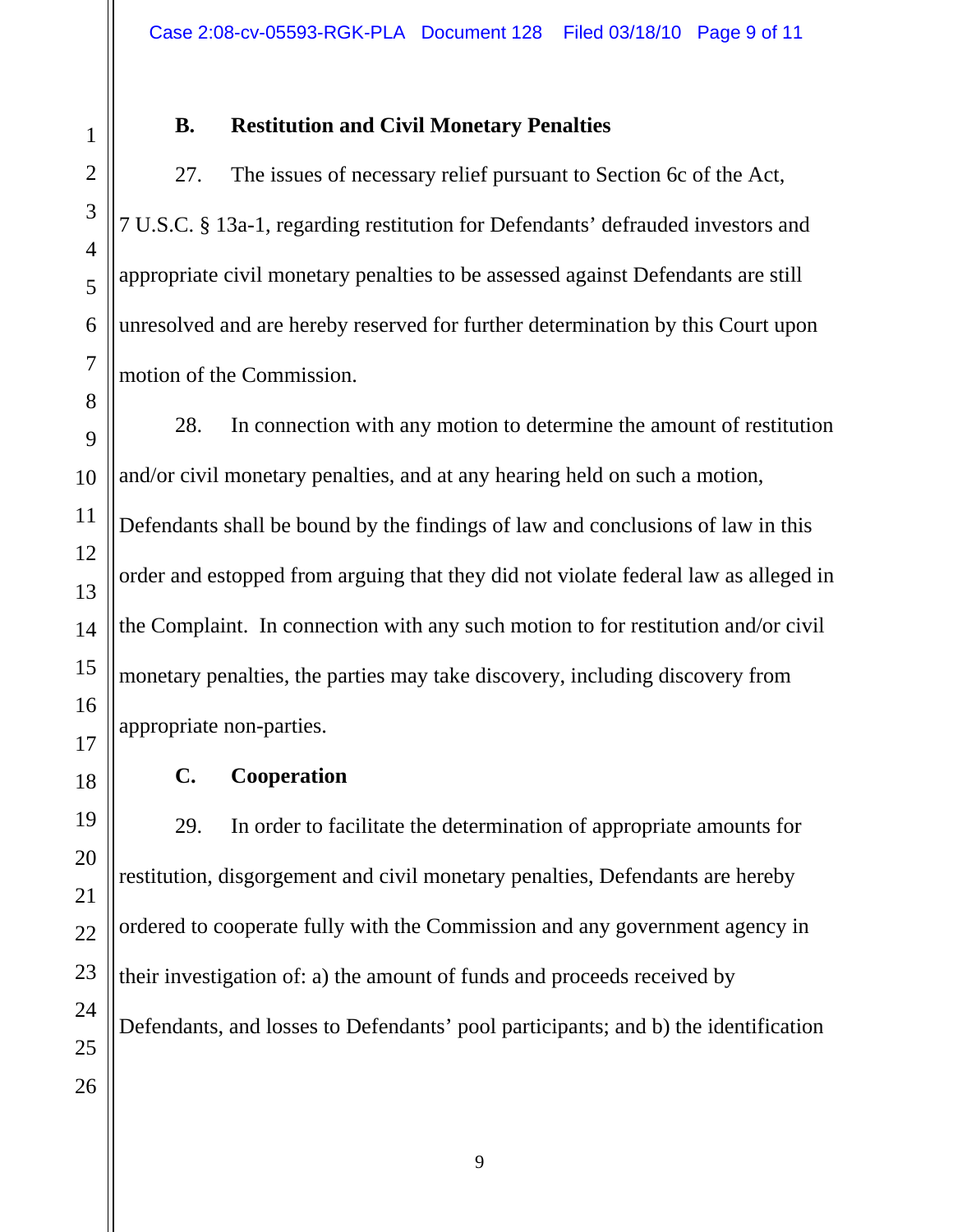# Case 2:08-cv-05593-RGK-PLA Document 128 Filed 03/18/10 Page 10 of 11

of Defendants' assets. The Defendants' cooperation obligations shall include, but

not be limited to, the following:

1

| 3                   | a)                                                                                                                                       | fully and truthfully completing financial questionnaire forms and                                                                                                                                                 |  |
|---------------------|------------------------------------------------------------------------------------------------------------------------------------------|-------------------------------------------------------------------------------------------------------------------------------------------------------------------------------------------------------------------|--|
| 4                   |                                                                                                                                          | providing any available documentary verification required by the<br>forms;                                                                                                                                        |  |
| 5                   |                                                                                                                                          |                                                                                                                                                                                                                   |  |
| 6                   | b)                                                                                                                                       | submitting to a financial deposition or interview should the plaintiff<br>deem it necessary regarding the subject matter of said form;                                                                            |  |
| $\overline{7}$<br>8 | $\mathbf{c})$                                                                                                                            | fully and truthfully answering all questions regarding his past and<br>present financial condition in such interview or deposition; and                                                                           |  |
| 9                   |                                                                                                                                          |                                                                                                                                                                                                                   |  |
| 10                  | $\mathbf{d}$                                                                                                                             | providing any additional documentation within his possession or<br>control requested by the plaintiff regarding his financial condition or<br>status, including, but not limited to, income and earnings, assets, |  |
| 11                  | financial statements, asset transfers, and tax returns.                                                                                  |                                                                                                                                                                                                                   |  |
| 12                  | VI.<br><b>MISCELLANEOUS PROVISIONS</b>                                                                                                   |                                                                                                                                                                                                                   |  |
| 13                  |                                                                                                                                          |                                                                                                                                                                                                                   |  |
| 14                  |                                                                                                                                          | IT IS FURTHER ORDERED THAT:                                                                                                                                                                                       |  |
| 15                  | 30.                                                                                                                                      | Notices: All notices required to be given by any provision in this                                                                                                                                                |  |
| 16                  | Consent Order to the Commission shall be sent certified mail, return receipt                                                             |                                                                                                                                                                                                                   |  |
| 17                  | requested, as follows:                                                                                                                   |                                                                                                                                                                                                                   |  |
| 18                  |                                                                                                                                          |                                                                                                                                                                                                                   |  |
| 19                  | Notice to Plaintiff Commission:                                                                                                          |                                                                                                                                                                                                                   |  |
| 20                  | Director of the Division of Enforcement<br><b>Commodity Futures Trading Commission</b><br>1155 $21st$ Street NW,<br>Washington, DC 20581 |                                                                                                                                                                                                                   |  |
| 21                  |                                                                                                                                          |                                                                                                                                                                                                                   |  |
| 22                  |                                                                                                                                          |                                                                                                                                                                                                                   |  |
| 23                  | Notice to Defendant Bame:                                                                                                                |                                                                                                                                                                                                                   |  |
| 24                  | Robert D. Bame<br>Reg. No. 45839-112                                                                                                     |                                                                                                                                                                                                                   |  |
| 25                  |                                                                                                                                          | <b>CI Taft Correctional Institution</b>                                                                                                                                                                           |  |
| 26                  | P.O. Box 7001                                                                                                                            |                                                                                                                                                                                                                   |  |
|                     |                                                                                                                                          | Taft, CA 93268                                                                                                                                                                                                    |  |
|                     |                                                                                                                                          |                                                                                                                                                                                                                   |  |